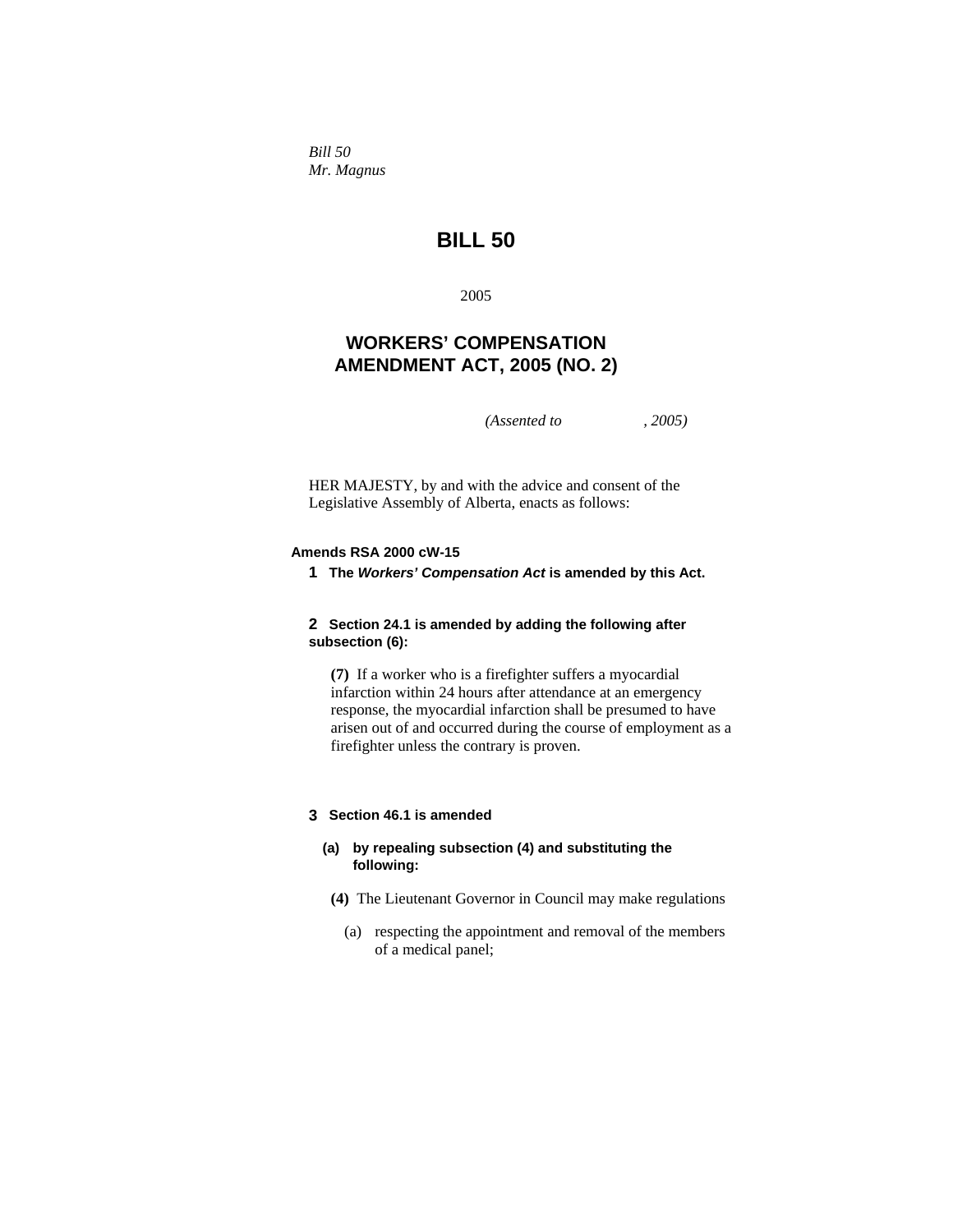- (b) respecting the remuneration and expenses to be paid to the members of a medical panel;
- (c) respecting the powers and duties of the members of a medical panel;
- (d) respecting the remuneration and expenses to be paid to the medical panels commissioner appointed under section 46.3;
- (e) respecting the powers and duties of the medical panels commissioner;
- (f) respecting the determination of what constitutes a difference of medical opinion for the purposes of subsection (2);
- (g) respecting the practice and procedure applicable to proceedings before a medical panel;
- (h) respecting the ownership, custody, control, collection, use and disclosure of records, reports and information submitted to or created or acquired by a medical panel or the medical panels commissioner;
- (i) governing any transitional matter concerning the application or operation of this section and sections 46.2 to 46.4 in respect of matters dealt with under any of those sections;
- (j) respecting any matter that the Lieutenant Governor in Council considers necessary or advisable to carry out the intent of this section and sections 46.2 to 46.4.

#### **(b) by adding the following after subsection (5):**

**(6)** The medical findings of a medical panel are final and conclusive and not open to question or review in any court.

### **4 The following is added after section 46.1:**

### **Minister responsible for medical panels**

**46.2** The Minister is responsible for medical panels.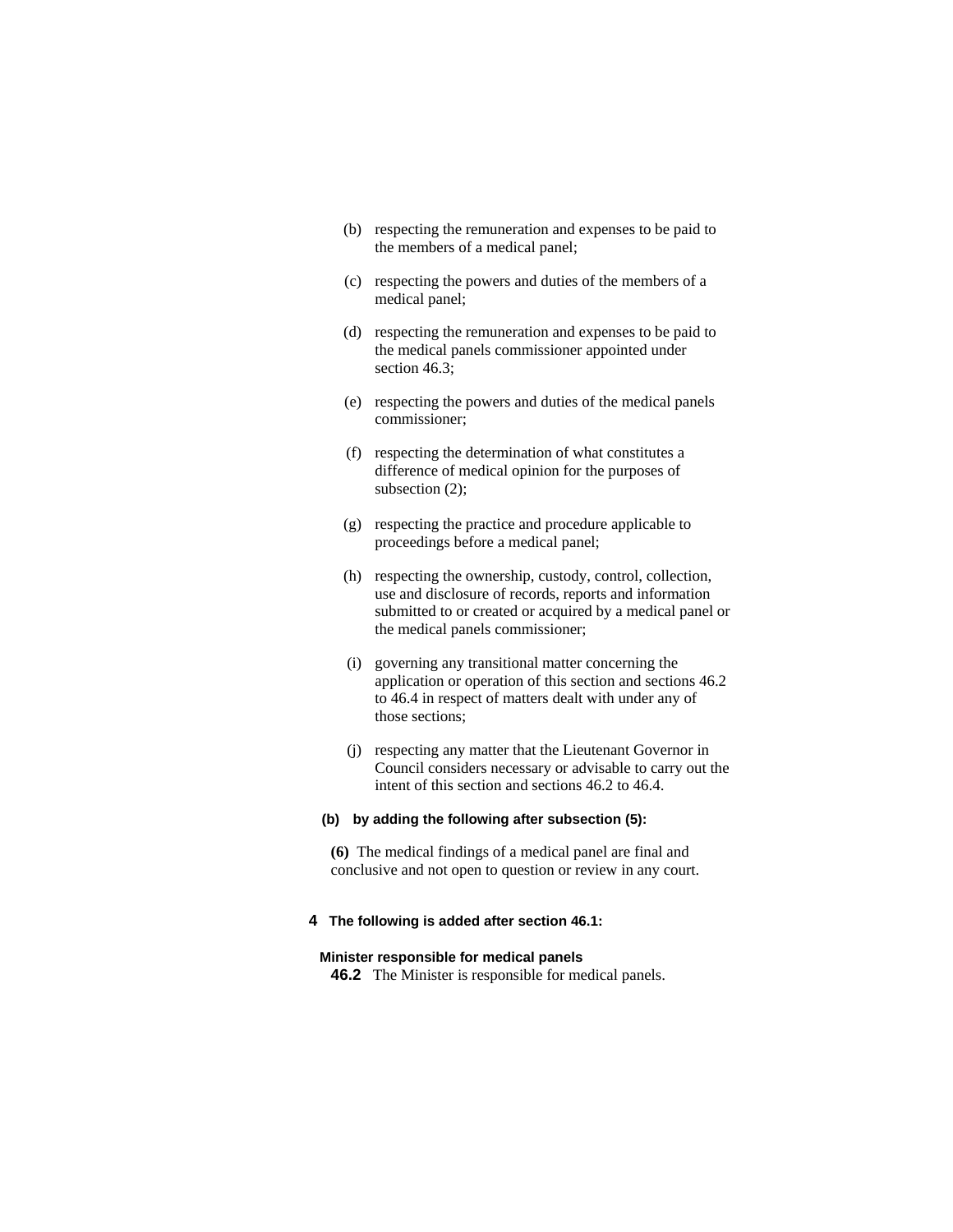#### **Administration**

**46.3(1)** The Lieutenant Governor in Council may appoint a medical panels commissioner.

**(2)** The costs of carrying on the operations of medical panels, as approved by the Minister, and the remuneration and expenses payable to the medical panels commissioner and the members of medical panels shall be paid by the Minister and be reimbursed quarterly to the Crown by the Board from the Accident Fund.

#### **Immunity**

**46.4** No action may be maintained or brought against a medical panel or a member of a medical panel in respect of any act or decision done or made in the honest belief that it was within the jurisdiction of the medical panel.

## **5 Sections 3 and 4 come into force on Proclamation.**

#### **Explanatory Notes**

**1** Amends chapter W-15 of the Revised Statutes of Alberta 2000.

**2** Section 24.1 presently reads:

*24.1(1) In this section,* 

- *(a) "firefighter" means an employee, including officers and technicians, employed by a municipality or Metis settlement and assigned exclusively to fire protection and fire prevention duties notwithstanding that those duties may include the performance of ambulance or rescue services;*
- *(b) "municipality" means a municipality as defined in the Municipal Government Act.*

*(2) If a worker who is or has been a firefighter suffers an injury that is a primary site cancer of a type specified in the regulations, the injury shall be presumed to be an occupational disease, the dominant cause of which is the employment as a firefighter, unless the contrary is proven.*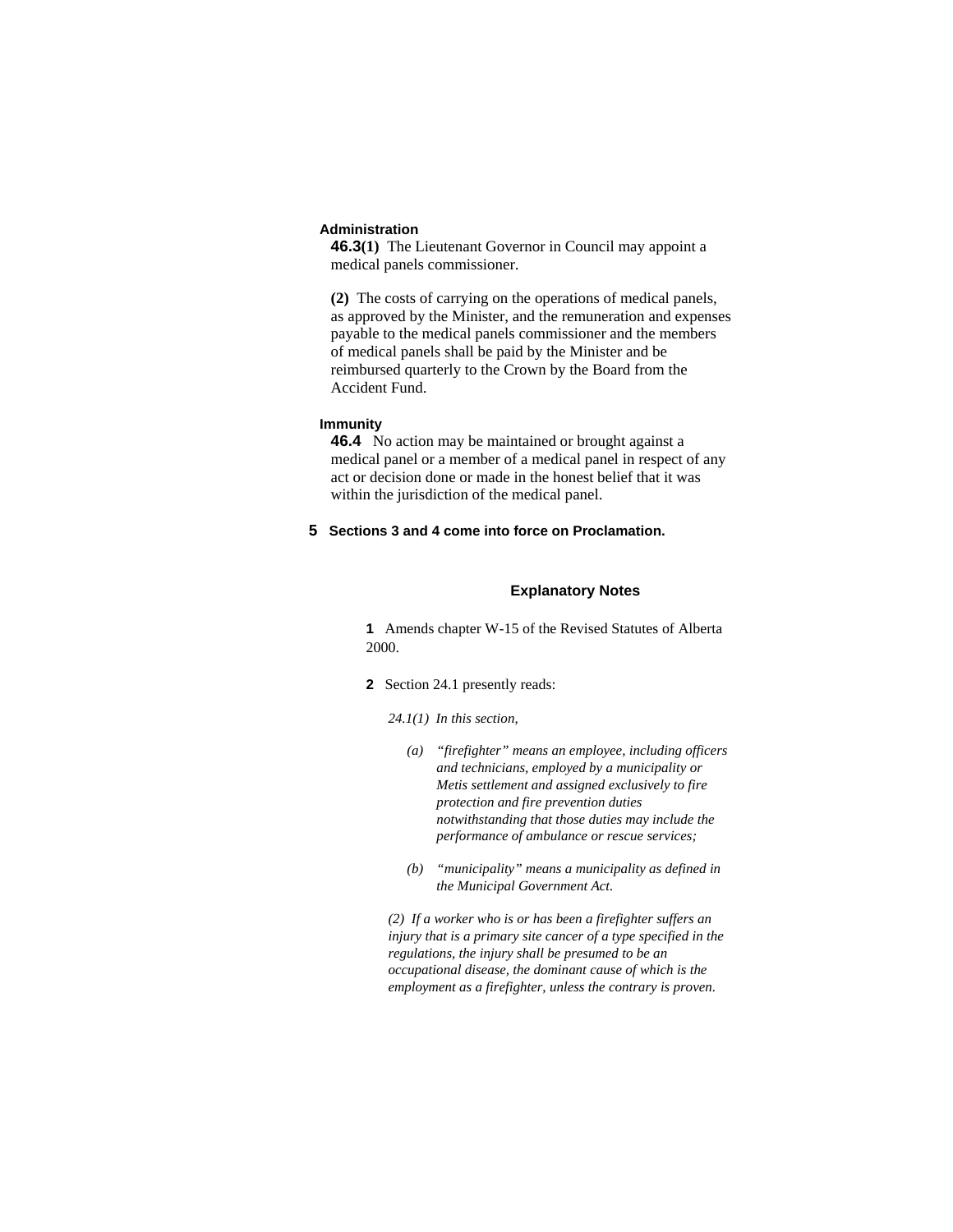*(3) The presumption in subsection (2) applies only to a worker who has been a full-time member of a fire protection service of a municipality or Metis settlement for a minimum period prescribed by the Lieutenant Governor in Council by regulation and who has been* 

*regularly exposed to the hazards of a fire scene, other than a forest-fire scene, throughout that period.* 

*(4) The Lieutenant Governor in Council shall make regulations* 

- *(a) designating primary site cancers to which the presumption in subsection (2) applies;*
- *(b) prescribing periods of employment for the purpose of subsection (3) which may be different for the different diseases designated under clause (a).*

*(5) The Board must prepare a report on the status of research on whether injuries that are designated in regulations under subsection (4) are occupational diseases, the dominant cause of which is the employment as a casual or part-time member of a fire protection service of a municipality or Metis settlement, and submit it to the Minister no later than 3 years after the coming into force of this section.* 

*(6) The Minister shall table a copy of the report prepared under subsection (5) before the Legislative Assembly within 15 days of receiving it if the Assembly is sitting or, if it is not, within 15 days after the beginning of the next sitting.* 

#### **3** Section 46.1 presently reads:

*46.1(1) Where it considers it appropriate to do so, the Board or the Appeals Commission may, in the course of evaluating a claim for compensation under this Act, refer any medical issue relative to the claim to a medical panel to be dealt with under this section.* 

*(2) Where a difference of medical opinion arises in the course of the Board's evaluation of a claim for*